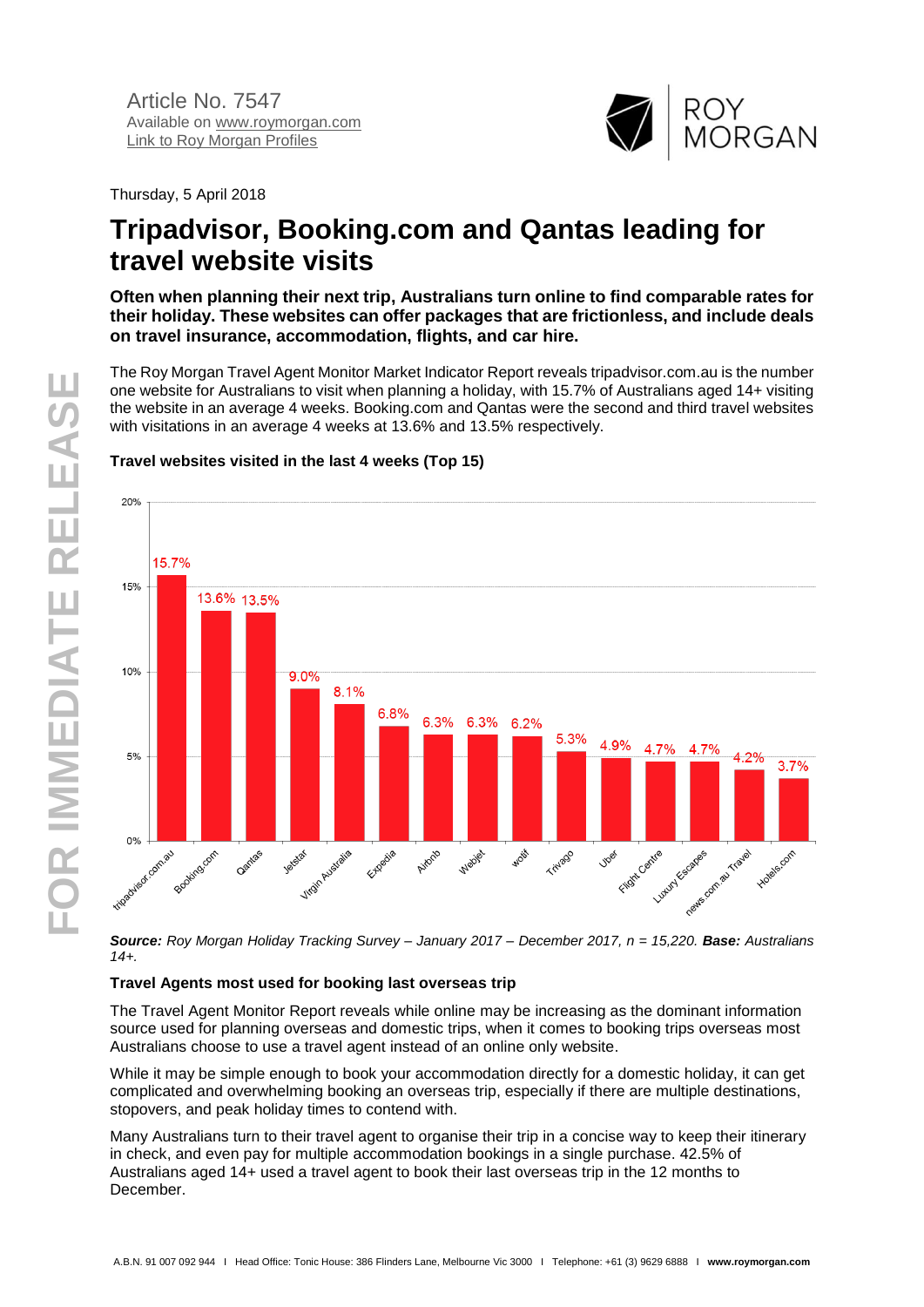This is significantly more than online only travel booking websites, which 15.5% of travellers used on their last trip overseas.



**Booking sources used for last holiday or leisure trip<sup>1</sup>**

*Source: Roy Morgan Holiday Tracking Survey, January 2017 – December 2017; n = 9,996. Base: Australians aged 14+ who took a holiday or leisure trip in the last 12 months. 1. A respondent can be counted more than once as they can provide multiple responses to this question.*

#### **Michele Levine, CEO, Roy Morgan, says:**

*"Travel agents operate in a highly competitive industry, having to contend with a complex marketplace such as bricks and mortar shops, online, and surging technologies such as Airbnb.*

*"The popularity of online comparison websites when planning a holiday is continuing to trend upward, with websites like tripadvisor.com.au, Booking.com, and Qantas being visited the most in an average 4 week period.*

*"The [Travel Agent Monitor Market Indicator Report](http://www.roymorganonlinestore.com/Browse/Australia/Travel-and-Tourism/Travel-Agent-and-Holiday-Booking-Reports.aspx) benefits travel agents, tour operators, and online only travel booking websites, by tracking their performance over time relative to their competitors in terms of brand awareness, advertising awareness, usage, consideration and loyalty. The report also shows how the Internet has changed the way Australians are booking their holiday and leisure travel, and details which travel websites Australians have visited in the last 4 weeks."*

**To learn more about Roy Morgan's travel agent and holiday booking data, call** (**+61) (3) 9224 5309 or email [askroymorgan@roymorgan.com.](mailto:askroymorgan@roymorgan.com)**

**Please click on this link to the [Roy Morgan Online Store.](http://www.roymorganonlinestore.com/)**

#### **About Roy Morgan**

Roy Morgan is the largest independent Australian research company, with offices in each state of Australia, as well as in the United States and the United Kingdom. A full service research organisation specialising in omnibus and syndicated data, Roy Morgan has over 70 years' experience in collecting objective, independent information on consumers.